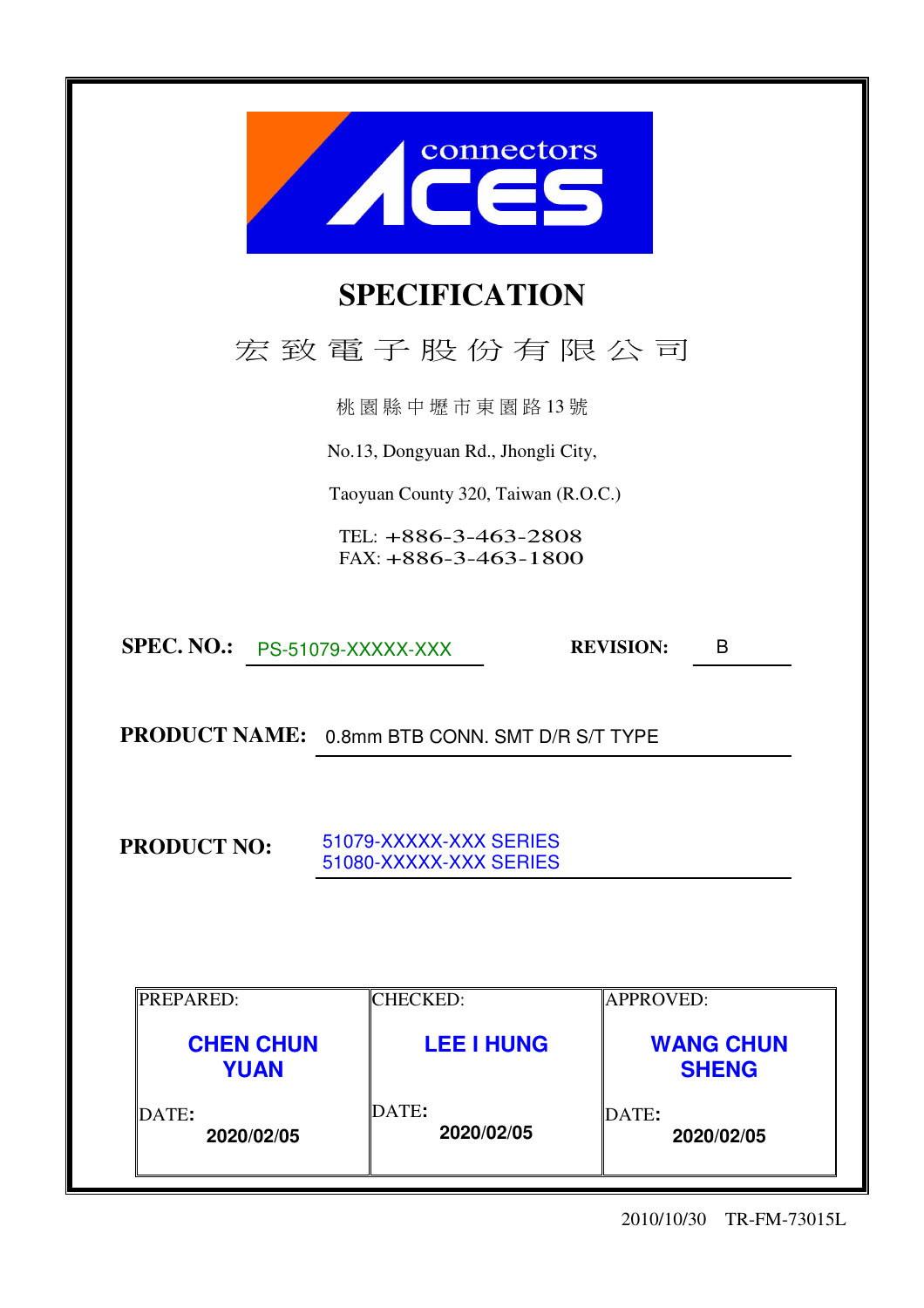| connectors |
|------------|
|            |
|            |

Aces P/N: 51079/51080 Series

# TITLE: 0.8 MM BTB CONN. SMT D/R S/T TYPE

| DATE:<br>EASE<br><b>REI</b><br>.2020/02/1 | REVISION: L | 2020028<br>. . K<br>'NO.<br>. JN - | $\sim$ $-$<br>℩⊢<br>PAGE<br>. . |
|-------------------------------------------|-------------|------------------------------------|---------------------------------|
|                                           |             |                                    |                                 |

| - 3 |  |
|-----|--|
|     |  |
|     |  |
|     |  |
|     |  |
|     |  |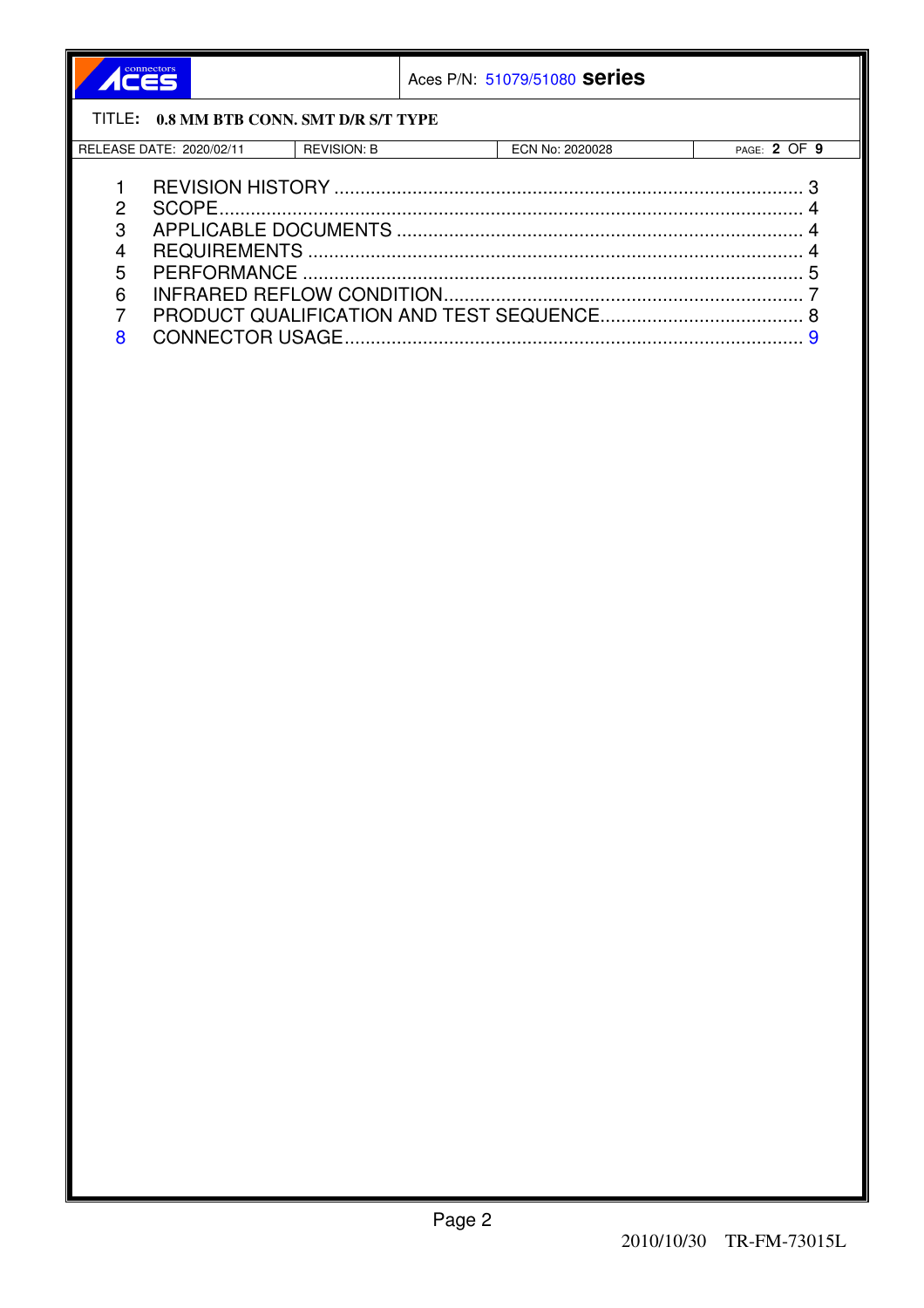ACES

Aces P/N: 51079/51080 **series**

#### TITLE**: 0.8 MM BTB CONN. SMT D/R S/T TYPE**

RELEASE DATE: 2020/02/11 REVISION: B ECN No: 2020028 PAGE: **3** OF **9**

|  | <b>Revision History</b> |
|--|-------------------------|
|  |                         |

|      | .       |                                                                |                                           |            |
|------|---------|----------------------------------------------------------------|-------------------------------------------|------------|
| Rev. | ECN#    | <b>Revision Description</b>                                    | <b>Prepared</b>                           | Date       |
| A    | 1912233 | FOR PDR APD1080163/1080164                                     | <b>CHEN</b><br><b>CHUN</b><br><b>YUAN</b> | 2019/12/11 |
| B    | 2020028 | ADD Male / Female Terminal / Housing<br><b>Retention Force</b> | <b>CHEN</b><br><b>CHUN</b><br><b>YUAN</b> | 2020/02/11 |
|      |         |                                                                |                                           |            |
|      |         |                                                                |                                           |            |
|      |         |                                                                |                                           |            |
|      |         |                                                                |                                           |            |
|      |         |                                                                |                                           |            |
|      |         |                                                                |                                           |            |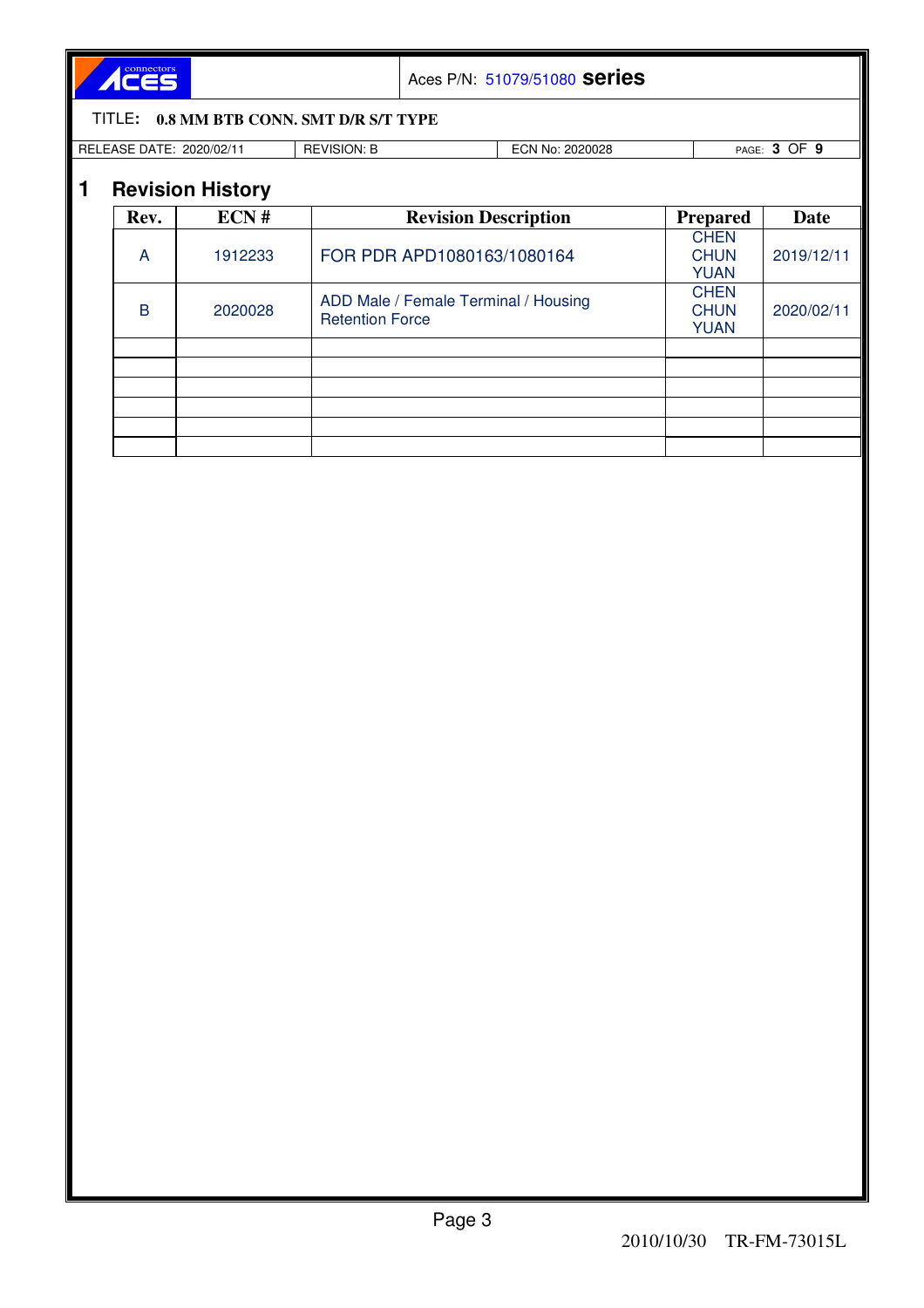

Aces P/N: 51079/51080 **series**

TITLE**: 0.8 MM BTB CONN. SMT D/R S/T TYPE** 

| <b>RELEASE</b><br>DATE<br>2020/02/1<br>______ | <b>TVISION: L</b><br><b>RE</b><br>_____ | 2020028<br>No.<br>∟UN "<br>.<br>___<br>$\sim$ $\sim$ $\sim$ $\sim$ $\sim$ $\sim$ | $\sim$ $\sim$<br>PAGE<br>- 11-<br>ັ |
|-----------------------------------------------|-----------------------------------------|----------------------------------------------------------------------------------|-------------------------------------|

# **2 SCOPE**

This specification covers performance, tests and quality requirements for 0.8 mm BTB CONN. SMT D/R S/T TYPE

# **3 APPLICABLE DOCUMENTS**

EIA-364: ELECTRONICS INDUSTRIES ASSOCIATION

## **4 REQUIREMENTS**

4.1 Design and Construction

- 4.1.1 Product shall be of design, construction and physical dimensions specified on applicable product drawing.
- 4.1.2 All materials conform to R.o.H.S. and the standard depends on TQ-WI-140101.

4.2 Materials and Finish

- 4.2.1 Contact: High performance copper alloy (Phosphor Bronze)
	- Finish: (a) Contact Area: Refer to the drawing.
		- (b) Under plate: Refer to the drawing.
		- (c) Solder area: Refer to the drawing.
- 4.2.2 Housing: Thermoplastic or Thermoplastic High Temp., UL94V-0
- 4.2.3 Fitting Nail: Copper Alloy, Finish: Refer to the drawing.
- 4.2.4 SHELL: SUS

#### 4.3 Ratings

- 4.3.1 Voltage: 50 Volts AC/DC (per pin)
- 4.3.2 Current: 2.0 Amperes (per pin)
- 4.3.3 Operating Temperature :  $-40^{\circ}$  to  $+85^{\circ}$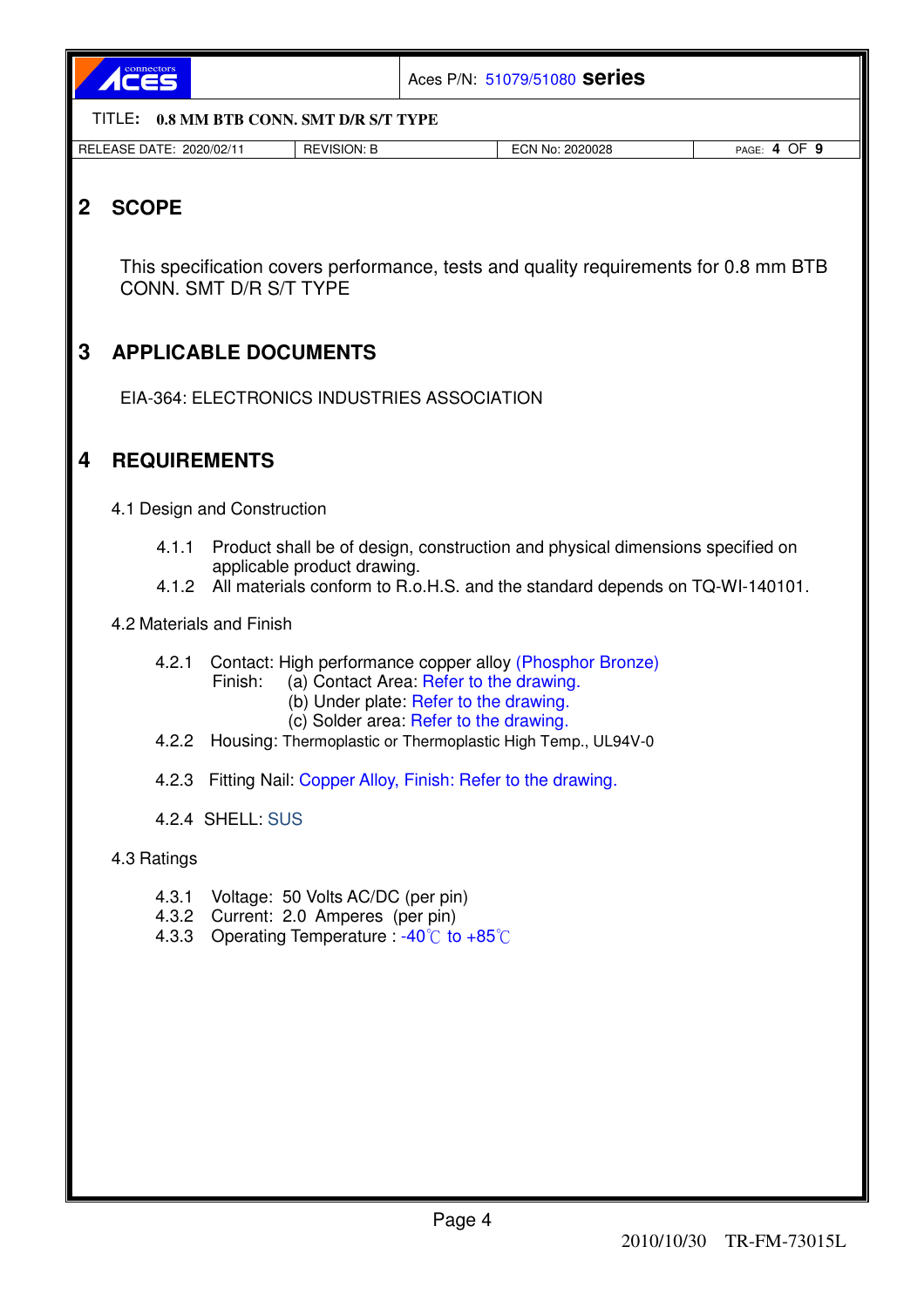

Aces P/N: 51079/51080 **series**

TITLE**: 0.8 MM BTB CONN. SMT D/R S/T TYPE** 

| RELE.<br>----<br>2020/02/1<br>$\lambda$ $\cap$ $\Gamma$<br>שר<br>UAIF<br>__<br>. . | ۱/۱۲<br>ION:<br>៶៲<br>. OL<br>7 I L<br>--<br>_____ | .<br>2020028<br>¬⊾<br>N0.<br>◡ᡰ™ | - -<br>า⊨<br>PAGF<br>. .<br>- |
|------------------------------------------------------------------------------------|----------------------------------------------------|----------------------------------|-------------------------------|

# **5 Performance**

### 5.1. Test Requirements and Procedures Summary

| Item                                             | Requirement                                                                                                               | <b>Standard</b>                                                                                                                                                                  |
|--------------------------------------------------|---------------------------------------------------------------------------------------------------------------------------|----------------------------------------------------------------------------------------------------------------------------------------------------------------------------------|
| <b>Examination of Product</b>                    | Product shall meet requirements of Visual, dimensional and functional<br>applicable product drawing and<br>specification. | per applicable quality inspection<br>plan.                                                                                                                                       |
|                                                  | <b>ELECTRICAL</b>                                                                                                         |                                                                                                                                                                                  |
| <b>Item</b>                                      | Requirement                                                                                                               | <b>Standard</b>                                                                                                                                                                  |
| Low Level<br><b>Contact Resistance</b>           | 50 m $\Omega$ Max.(initial) per contact<br>$\Delta$ 10 m $\Omega$ Max.(finish)                                            | Mate connectors, measure by dry<br>circuit, 20mV Max., 100mA<br>Max.<br>(EIA-364-23)                                                                                             |
| <b>Insulation Resistance</b>                     | 1000 M $\Omega$ Min.                                                                                                      | Unmated connectors, apply<br>500 V DC between adjacent<br>terminals.<br>(EIA-364-21)                                                                                             |
| <b>Dielectric</b><br><b>Withstanding Voltage</b> | No discharge, flashover or<br>breakdown.<br>Current leakage: 1 mA max.                                                    | 250 VAC Min. at sea level for 1<br>minute.<br>Test between adjacent contacts of<br>unmated connectors.<br>(EIA-364-20)                                                           |
| Temperature rise                                 | 30°C Max. Change allowed                                                                                                  | Mate connector: measure the<br>temperature rise at rated current<br>until temperature stable. The<br>ambient condition is still air at 25°C<br>(EIA-364-70, METHOD1, CONDITION1) |
|                                                  | <b>MECHANICAL</b>                                                                                                         |                                                                                                                                                                                  |
| <b>Item</b>                                      | <b>Requirement</b>                                                                                                        | <b>Standard</b>                                                                                                                                                                  |
| Durability                                       | 30 cycles.                                                                                                                | The sample should be mounted in<br>the tester and fully mated and<br>unmated the number of cycles<br>specified at the rate of<br>$25.4 \pm 3$ mm/min.<br>(EIA-364-09)            |
| Mating/Unmating Forces                           | Mating<br>50 g (Max.) / Per Pin<br>Unmating<br>10 g (Min.) / Per Pin                                                      | Operation Speed:<br>$25.4 \pm 3$ mm/minute<br>Measure the force required to<br>mate/unmate connector.<br>(EIA-364-13)                                                            |
| Terminal / Housing<br><b>Retention Force</b>     | Male / Female 0.1 kgf MIN.                                                                                                | Apply axial pull out force at the<br>speed rate of $10 \pm 3$ mm/minute. On<br>the terminal assembled in the<br>housing.                                                         |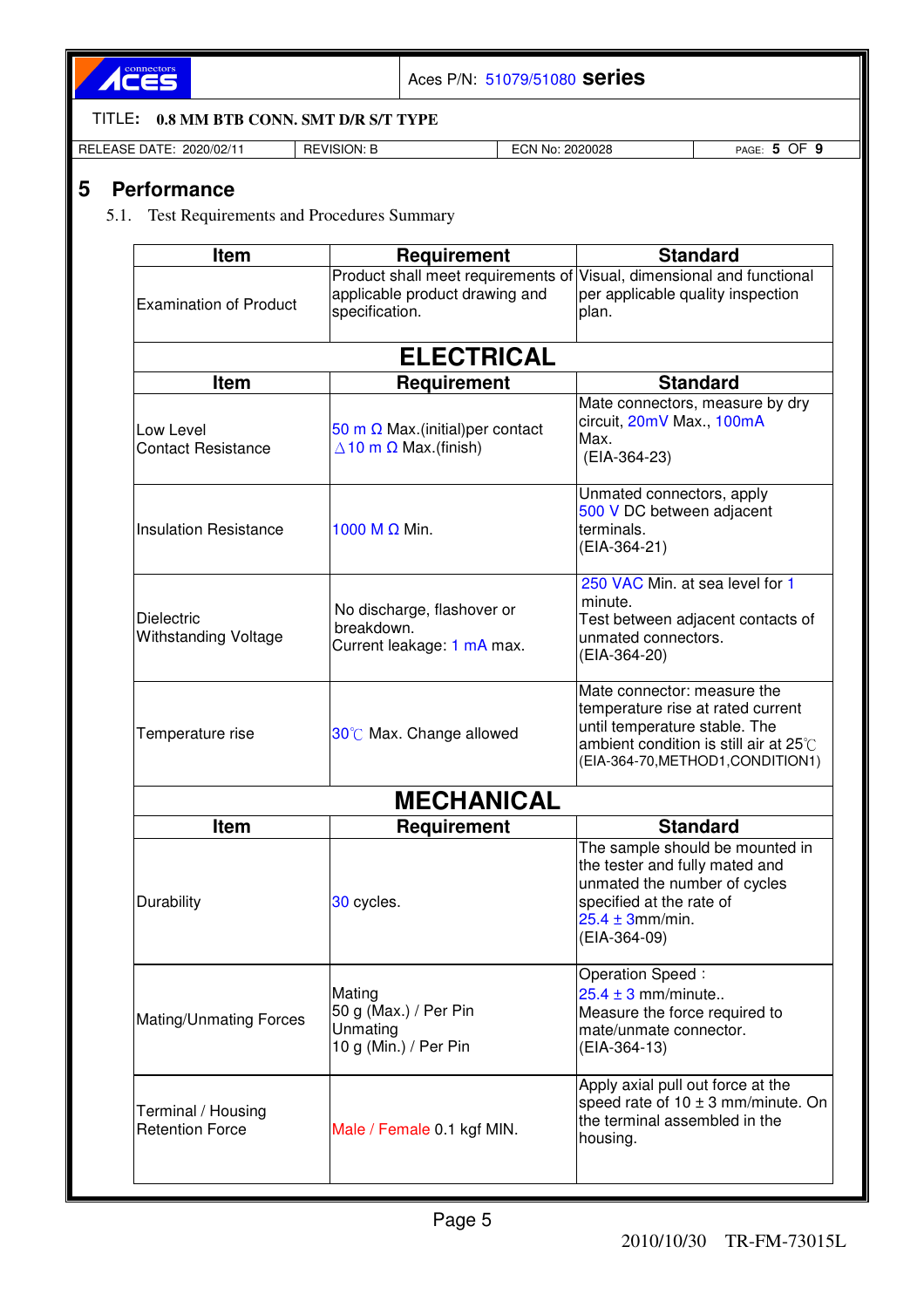# ACES

Aces P/N: 51079/51080 **series**

# TITLE**: 0.8 MM BTB CONN. SMT D/R S/T TYPE**

| RELEASE DATE: 2020/02/11 | <b>REVISION: B</b> | ECN No: 2020028                                                                                                                                                                                             | PAGE: 6 OF 9                                                                                                                                                                                                                                                                                                |
|--------------------------|--------------------|-------------------------------------------------------------------------------------------------------------------------------------------------------------------------------------------------------------|-------------------------------------------------------------------------------------------------------------------------------------------------------------------------------------------------------------------------------------------------------------------------------------------------------------|
| <b>Vibration</b>         | 1 $\mu$ s Max.     | be 100 mA maximum for all<br>contacts. Subject to a simple<br>of 0.76mm (1.52mm maximum<br>total excursion) in frequency<br>1 minute. This motion shall be<br>(EIA-364-28 Condition I)                      | The electrical load condition shall<br>harmonic motion having amplitude<br>between the limits of 10 and 55 Hz.<br>The entire frequency range, from<br>10 to 55 Hz and return to 10 Hz,<br>shall be traversed in approximately<br>applied for 2 hours in each of three<br>mutually perpendicular directions. |
| Shock (Mechanical)       | 1 µs Max.          | Subject mated connectors to<br>Three shocks in each direction<br>shall be applied along the three<br>test specimen (18 shocks). The<br>electrical load condition shall be<br>(EIA-364-27, test condition A) | 50 G's (peak value) half-sine shock<br>pulses of 11 milliseconds duration.<br>mutually perpendicular axes of the<br>100mA maximum for all contacts.                                                                                                                                                         |

| <b>ENVIRONMENTAL</b>                          |                                                                                     |                                                                                                                                                                                 |  |
|-----------------------------------------------|-------------------------------------------------------------------------------------|---------------------------------------------------------------------------------------------------------------------------------------------------------------------------------|--|
| <b>Standard</b><br><b>Item</b><br>Requirement |                                                                                     |                                                                                                                                                                                 |  |
| Resistance to Reflow<br>Soldering Heat        | See Product Qualification and Test   Pre Heat: 150°C ~180°C,<br>(Lead Free)         | l60∼120sec.<br>Heat: 230℃ Min., 40sec Min.<br>Peak Temp.: 260℃Max,<br>10sec Max.<br>Rellow number cycle: 2 times                                                                |  |
| Thermal Shock                                 | See Product Qualification and Test<br>Sequence Group 4                              | Mate module and subject to follow<br>condition for 5 cycles.<br>1 cycles:<br>$-55 + 0/-3$ °C, 30 minutes<br>+85 +3/-0 $\degree$ C, 30 minutes<br>(EIA-364-32, test condition I) |  |
| Humidity                                      | See Product Qualification and Test <sup>140</sup> C, 90~95% RH,<br>Sequence Group 4 | <b>IMated Connector</b><br>96 hours.<br>(EIA-364-31, Condition A, Method II)                                                                                                    |  |
| Temperature life                              | See Product Qualification and Test<br>Sequence Group 5                              | Subject mated connectors to<br>temperature life at $85^{\circ}$ for 96<br>hours.<br>(EIA-364-17, Test condition A)                                                              |  |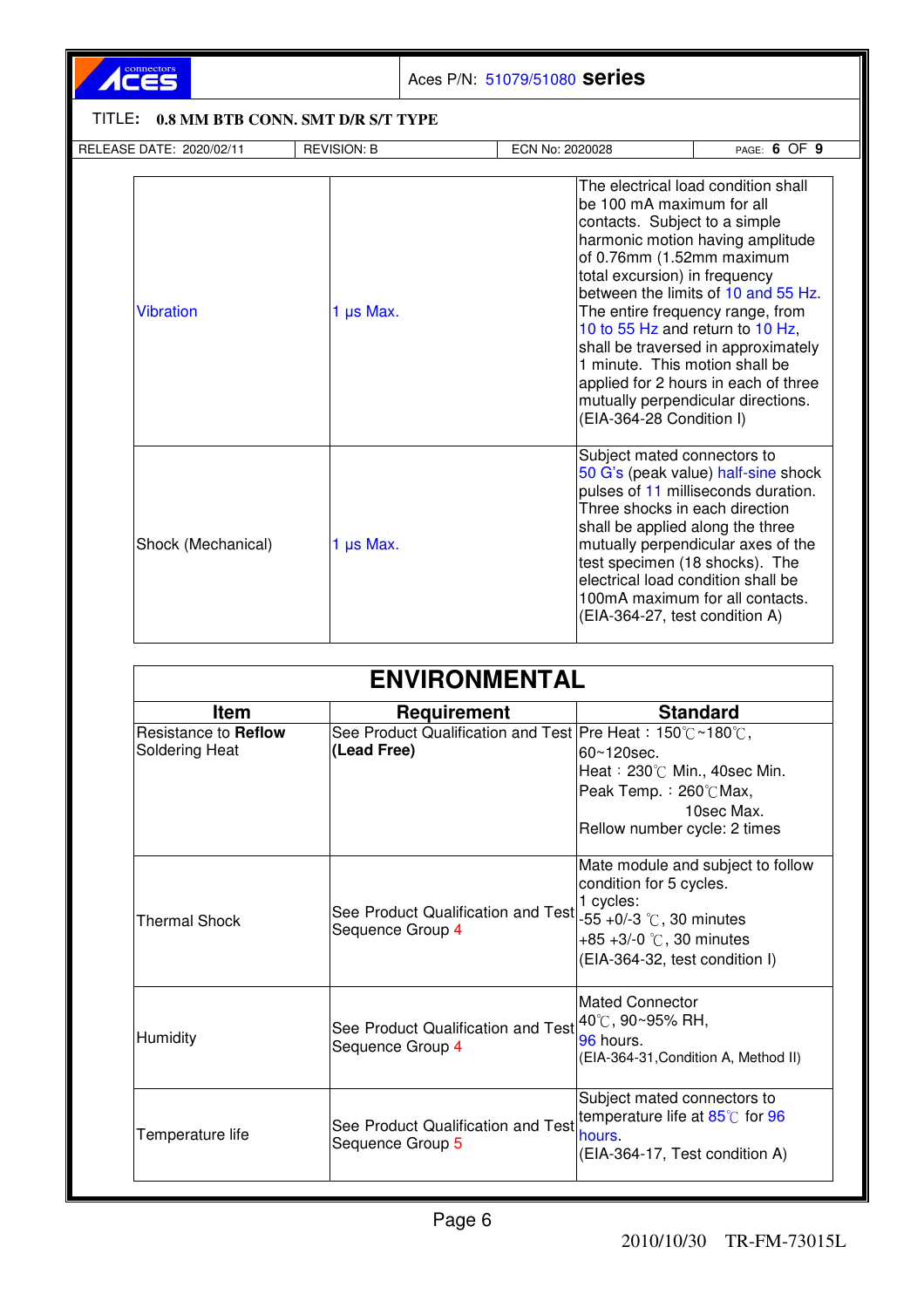

Aces P/N: 51079/51080 **series**

#### TITLE**: 0.8 MM BTB CONN. SMT D/R S/T TYPE**

| RELEASE DATE: 2020/02/11                               | <b>REVISION: B</b>                                                                                                                                               | ECN No: 2020028                                                              | PAGE: 7 OF 9                                                                                                |
|--------------------------------------------------------|------------------------------------------------------------------------------------------------------------------------------------------------------------------|------------------------------------------------------------------------------|-------------------------------------------------------------------------------------------------------------|
| Salt Spray<br>(Only For Gold Plating)                  | Sequence Group 6                                                                                                                                                 | See Product Qualification and Test(I) Gold flash for 8 hours<br>(EIA-364-26) | Subject mated connectors to 5%<br>salt-solution concentration, 35°C<br>(II) Gold plating 5 u" for 96 hours. |
| Solder ability                                         | Tin plating:<br>Solder able area shall have<br>minimum of 95% solder coverage.<br>Gold plating:<br>Solder able area shall have<br>minimum of 75% solder coverage | And then into solder bath,<br>isec.<br>(EIA-364-52)                          | Temperature at 245 $\pm$ 5°C, for 4-5                                                                       |
| <b>Hand Soldering</b><br><b>Temperature Resistance</b> | Appearance: No damage                                                                                                                                            | $T \geq 350^{\circ}$ C, 3sec at least.                                       |                                                                                                             |

# **6 INFRARED REFLOW CONDITION**

6.1. Lead-Free Process

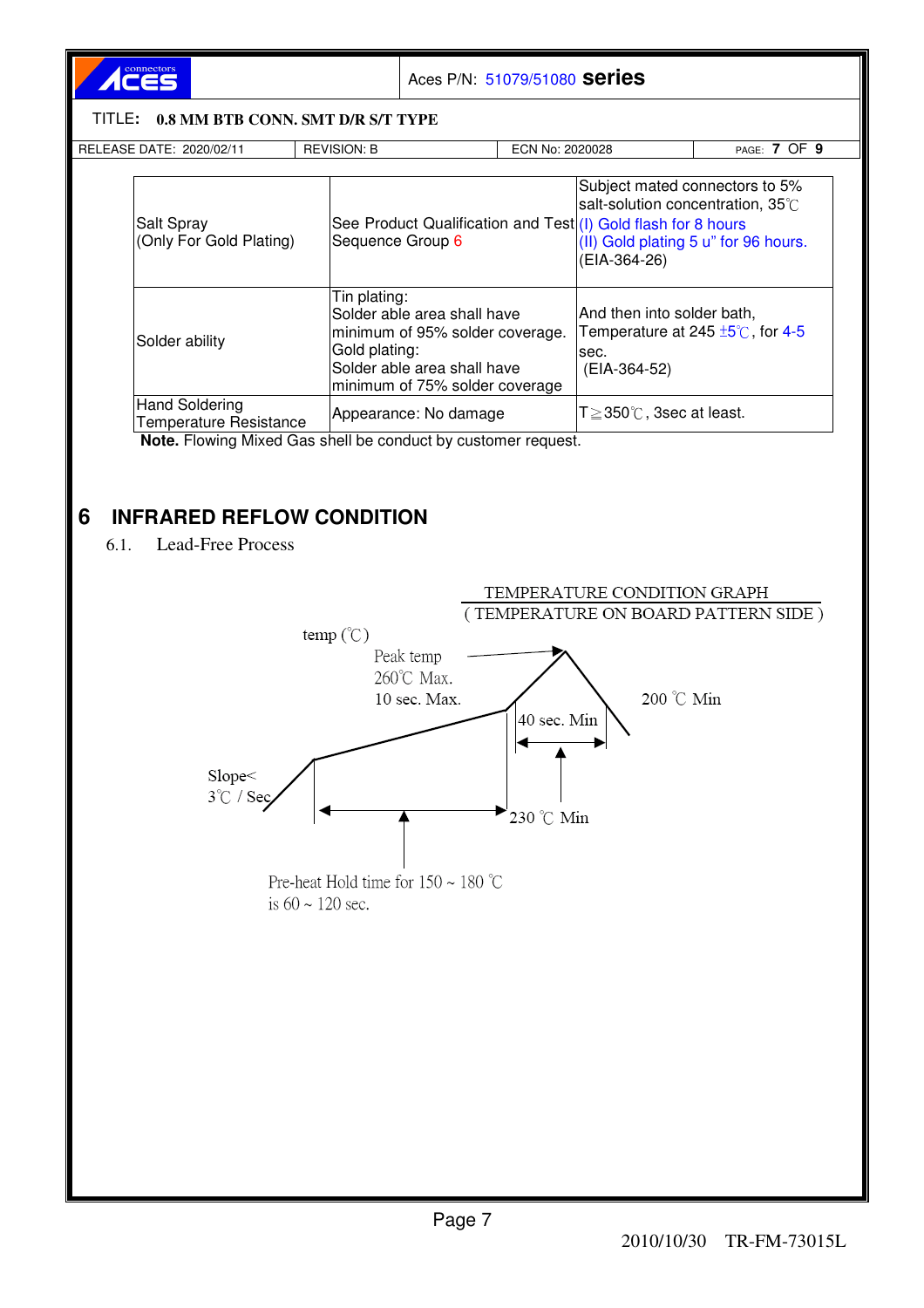ACES

Aces P/N: 51079/51080 **series**

#### TITLE**: 0.8 MM BTB CONN. SMT D/R S/T TYPE**

RELEASE DATE: 2020/02/11 REVISION: B ECN No: 2020028 PAGE: **8** OF **9**

# **7 PRODUCT QUALIFICATION AND TEST SEQUENCE**

|                                                        | <b>Test Group</b>    |                |              |                                       |             |             |                |   |                |  |  |
|--------------------------------------------------------|----------------------|----------------|--------------|---------------------------------------|-------------|-------------|----------------|---|----------------|--|--|
| <b>Test or Examination</b>                             | 1                    | $\overline{2}$ | 3            | 4                                     | 5           | 6           | $\overline{7}$ | 8 | 9              |  |  |
|                                                        | <b>Test Sequence</b> |                |              |                                       |             |             |                |   |                |  |  |
| <b>Examination of Product</b>                          | 1,3                  | 1              | $\mathbf{1}$ | $1 \cdot 7$                           | 1.6         | $1 \cdot 4$ |                |   | 1,3            |  |  |
| <b>Low Level Contact Resistance</b>                    |                      |                |              | $2.6$   $2.5$   $2.8$   $2.7$   $2.5$ |             |             |                |   |                |  |  |
| <b>Insulation Resistance</b>                           |                      |                |              | 3.9                                   | $3 \cdot 8$ |             |                |   |                |  |  |
| <b>Dielectric Withstanding Voltage</b>                 |                      |                |              | $4 \cdot 10$ $4 \cdot 9$              |             |             |                |   |                |  |  |
| Temperature rise                                       | $\overline{2}$       |                |              |                                       |             |             |                |   |                |  |  |
| <b>Mating / Unmating Forces</b>                        |                      | $3 \cdot 5$    |              |                                       |             |             |                |   |                |  |  |
| Durability                                             |                      | 4              |              |                                       |             |             |                |   |                |  |  |
| Vibration                                              |                      |                | 3            |                                       |             |             |                |   |                |  |  |
| Shock (Mechanical)                                     |                      |                | 4            |                                       |             |             |                |   |                |  |  |
| Thermal Shock                                          |                      |                |              | 5                                     |             |             |                |   |                |  |  |
| <b>Humidity</b>                                        |                      |                |              | 6                                     |             |             |                |   |                |  |  |
| Temperature life                                       |                      |                |              |                                       | 5           |             |                |   |                |  |  |
| Salt Spray(Only For Gold Plating)                      |                      |                |              |                                       |             | 3           |                |   |                |  |  |
| Solder ability                                         |                      |                |              |                                       |             |             | 1              |   |                |  |  |
| Terminal / Housing Retention Force                     |                      |                |              |                                       |             |             |                | 1 |                |  |  |
| <b>Hand Soldering Temperature</b><br><b>Resistance</b> |                      |                |              |                                       |             |             |                |   | $\overline{2}$ |  |  |
| <b>Sample Size</b>                                     | $\mathbf{2}$         | 4              | 4            | 4                                     | 4           | 4           | $\mathbf{2}$   | 4 | 4              |  |  |